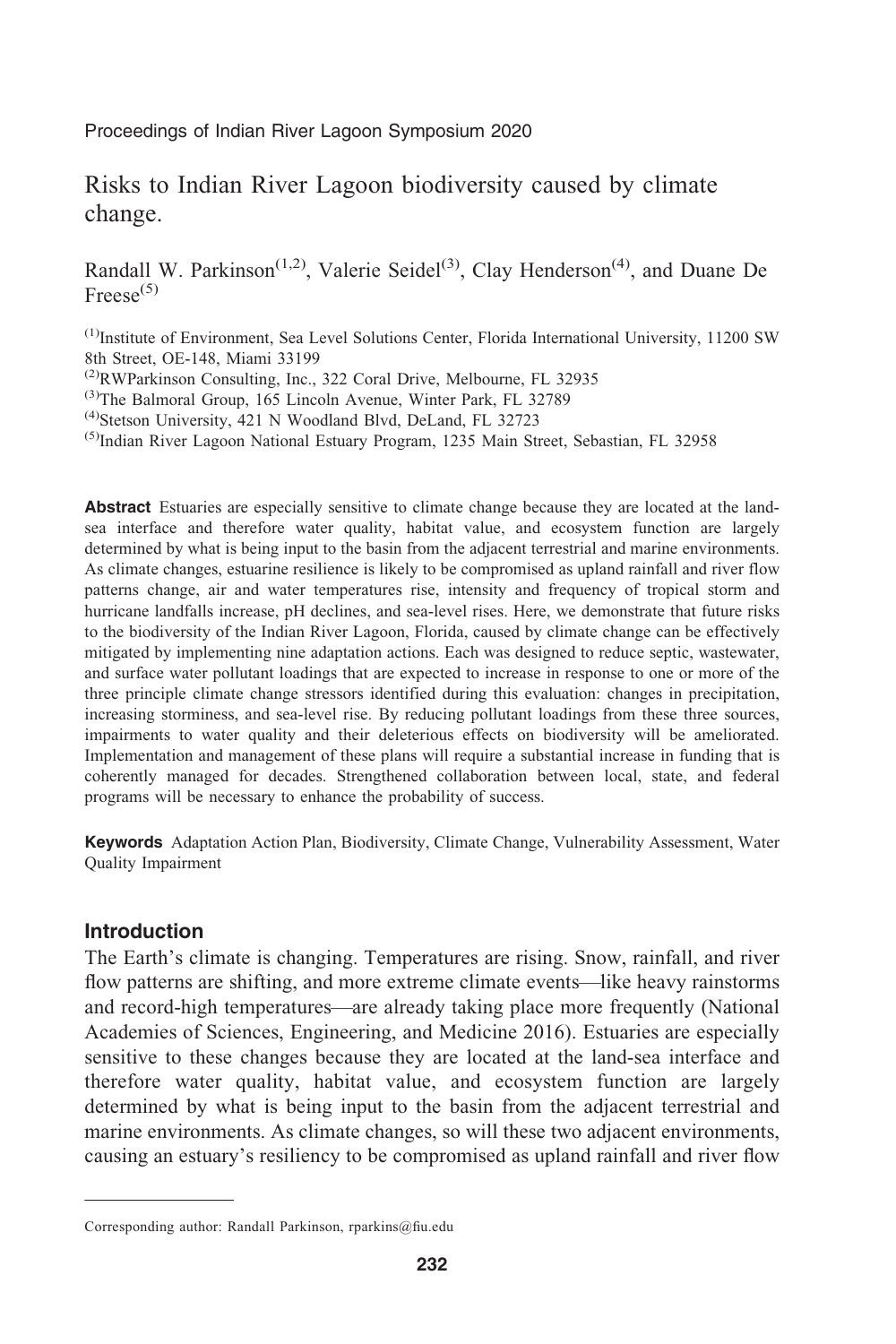patterns change, air and water temperatures rise, intensity and frequency of tropical storm and hurricane landfalls increase, sea-level rises, and pH declines (Gillanders et al. 2011, Statham 2012, James et al. 2013, Robins et al. 2016, Gregg et al. 2017). The resilience of an estuary under conditions of a changing climate is further stressed if the system is currently impaired by the effects of coastal urbanization and concomitant water quality degradation due to elevated pollutant loadings (e.g., sediment, nitrogen, phosphorous).

In recognition of these challenges, the United States Environmental Protection Agency (EPA) established the Climate Ready Estuaries Program (CRE) in 2008 to provide assistance to the National Estuary Programs (NEPs) (Gregg 2010). The CRE was established as a partnership between the EPA and the NEPs to address the impact of climate change on Estuaries of National Significance (ENS). The CRE mission is to support NEPs and their coastal communities in becoming ''climate ready'' by providing tools and assistance to (1) conduct a risk-based assessment of an estuary's vulnerability to climate change and (2) develop and implement adaptation actions to reduce those risks. However, by 2011 only one of the NEPs had undertaken efforts to become climate ready (Charlotte Harbor National Estuary Program 2010). Based on the EPA's experience with watershed management, a workbook was developed to assist the remaining NEPs in becoming climate ready (EPA 2014). By the time the project described herein was initiated in 2017, eight of the 28 NEPs had undertaken a risk-based vulnerability assessment following workbook guidelines and one had completed an adaptation action plan (Bauza-Ortega 2015).

The Indian River Lagoon (IRL) contains 27% of Florida's eastern coastal wetlands and is possibly home to more species than any other estuary in North America, including some 4,300 plant and animal species (St. Johns River Water Management District 2007). To facilitate the protection and restoration of water quality and ecological integrity, the IRL was recognized by the EPA as an ENS in 1990. Thereafter, research designed to enhance the knowledgebase from which to formulate and implement a Comprehensive Conservation and Management Plan (CCMP) quickly expanded. What followed was growing evidence that the ecological and biological integrity of the lagoon had degraded over the past 50 years due to a decline in water quality caused by (1) pollution from point and nonpoint sources, (2) disruption in the natural patterns of water circulation in the lagoon, and (3) alterations in freshwater inflows, especially during wet season discharges (Sigua et al. 2000). In this paper, we describe the (1) results of a riskbased vulnerability analysis of IRL biodiversity (e.g., species richness and abundance) caused by climate change and (2) nine mitigative adaptation actions designed to stimulate the emergence of a more resilient, climate ready estuary.

#### Materials and Methods

**Study location.** The Indian River Lagoon (Figure 1) covers an area of 353 km<sup>2</sup> and is composed of three distinct and connected estuaries: the Indian River, Banana River, and Mosquito Lagoon. The Lagoon stretches along 156 miles of coastline and encompasses almost 40% of Florida's east coast. Its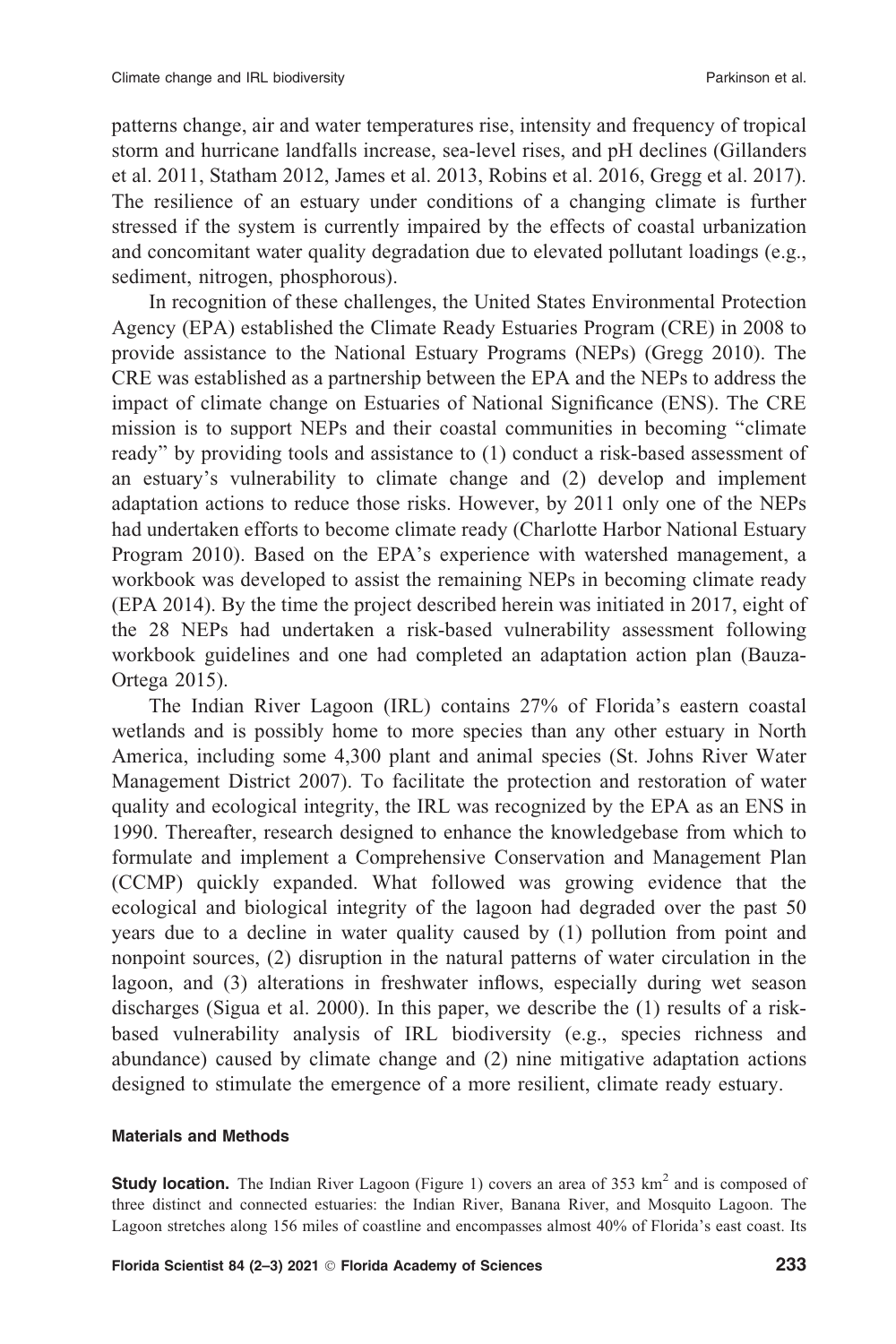

Figure 1. Location map of Indian River watershed that includes five coastal counties and two upland counties (Okeechobee, Palm Beach), the latter two of which were integrated into the natural watershed upon construction of surface water conveyance and storage infrastructure in the early  $20<sup>th</sup>$  century.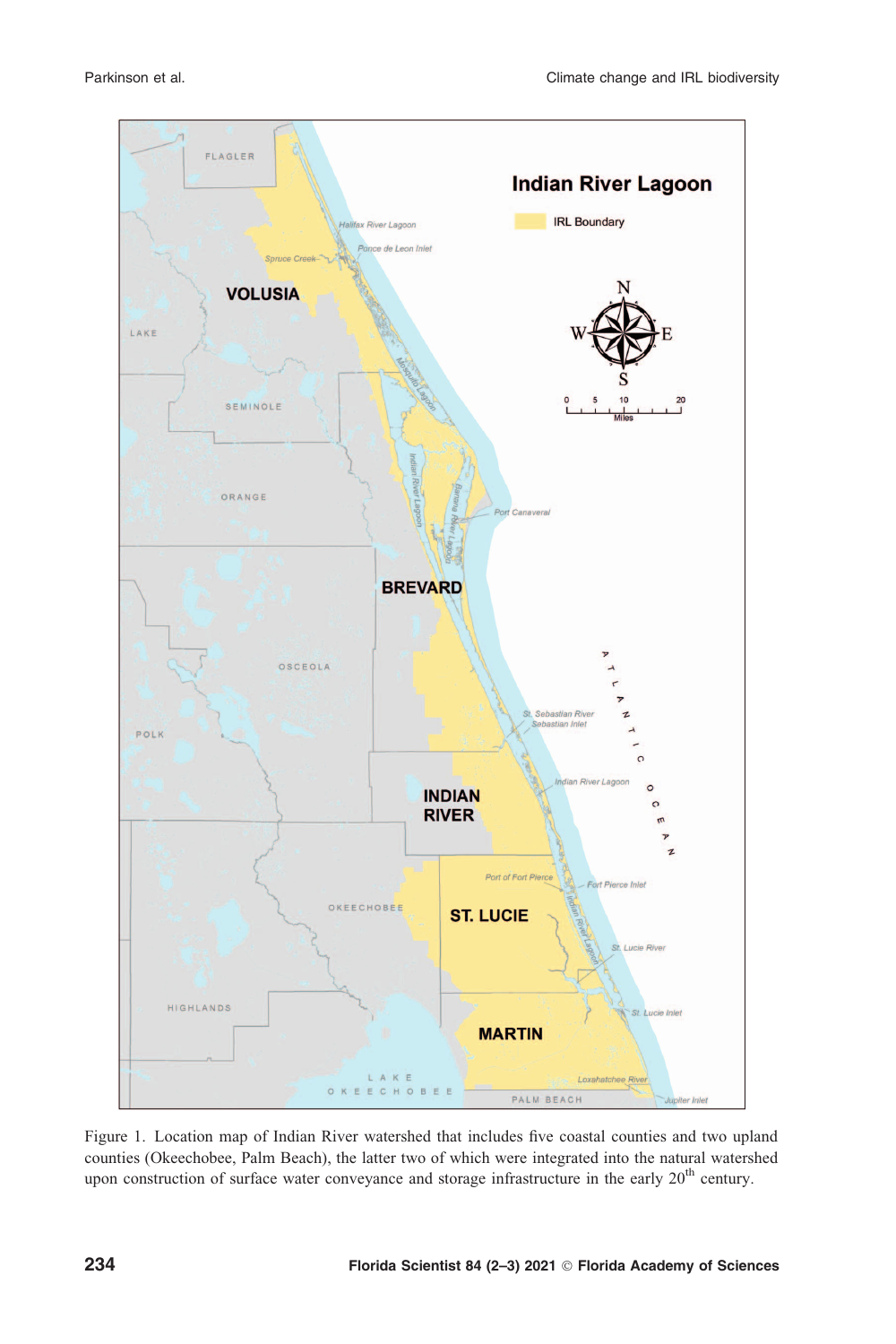2,284 km2 watershed sprawls over five counties and spans two climate zones: temperate and subtropical. Two additional counties (Okeechobee, Palm Beach) were integrated into the watershed upon the construction of surface water storage and conveyance infrastructure in the early part of the 20<sup>th</sup> century. Thirty-eight incorporated cities and approximately 1.6 million residents live within the boundaries of the watershed. Its total economic contribution to the region is estimated to be about ten billion dollars, generated by five IRL-related industry groups; living resources, marine industries, recreation and visitor, resource management, defense and aerospace, marine industries, and tourism (East Central Florida Regional Planning Council and Treasure Coast Regional Planning Council 2016).

Part 1. Vulnerability assessment. As an initial task, we conducted a vulnerability assessment to identify and prioritize risks to biodiversity caused by climate change. First, it was necessary to identify what climate change stressors should be considered. To accomplish this task, the project team (1) reviewed all existing risk-based vulnerability assessments conducted for NEPs located within the state of Florida (i.e., Charlotte Harbor National Estuary Program 2010; Shafer et al. 2017; Tampa Bay Estuary Program 2017), as well as California and Puerto Rico (Bauza-Ortega 2015; Grubbs et al. 2016), (2) solicited stakeholder and practitioner input, and (3) conducted a literature review of relevant, climaterelated investigations ( NOAA, 2010, Beever III et al. 2012, Ingram et al. 2012, Pachauri et al. 2014, Chassignet et al. 2017, Sweet et al., 2017, USGCRP, 2018, The National Academy of Sciences and The Royal Society, 2020).

The second task was to identify specific risks to IRL biodiversity goals, as defined in the CCMP (Indian River Lagoon National Estuary Program 2019), caused by the principle climate change stressors. A core component of the IRLNEP CCMP is the vital signs wheel (Figure 2). It includes three missions (e.g., One Lagoon), five categories (formerly goals, e.g., Water Quality, Living Resources), and 32 vital signs (e.g., Impaired Waters, Biodiversity). The vital signs were created as critical indices to measure progress in each category and corresponding mission. Associated with each vital sign is one or more action plans formulated to promote specific activities to facilitate category progress. Action plans that contained biodiversity goals and related outputs that could be compromised by climate change were subject to a risk analysis with regards to the following parameters: consequence, likelihood, spatial scale, and timeline (Table 1). We assigned a value between 1 (minimal threat) and 3 (maximum threat) based upon the knowledge and experience of the project team and scored each based upon the sum of those values as described in the EPA Workbook. Next, the risks were prioritized by assigning each to one of three risk categories based upon the risk analysis score: highest, higher, and high. This effort benefited enormously from the constructive comments and recommendations of more than 40 stakeholders and practitioners, as well as those in attendance of professional meetings and workshops (e.g., Northeastern Estuarine Research Team, East Central Estuarine Research Team), during which the project results were presented at various stages of completion.

**Part 2. Adaption actions.** Part 2 of the investigation entailed the formulation of new adaptation actions that could be undertaken to reduce climate-related risks to the IRL biodiversity mission identified in Part 1. An adaptation action was, for the purposes of this investigation, a specific activity designed to reduce one or more highest-priority risks to IRL vital signs caused by climate change. The adaptation actions were developed by the authors based upon the combined experience of the team from a resource optimization perspective intent on formulating the fewest number of adaption actions that could reduce the largest number of the highest-level biodiversity risks.

## **Results**

Part 1 – Vulnerability assessment. Climate change stressors—Analysis of the suite of climate change stressors identified by other NEPs that had already completed a vulnerability assessment yielded five that we considered relevant to the IRL. Examples of how each puts biodiversity at risk are shown in Table 2. The rationale and consequence of each are described in the following sections.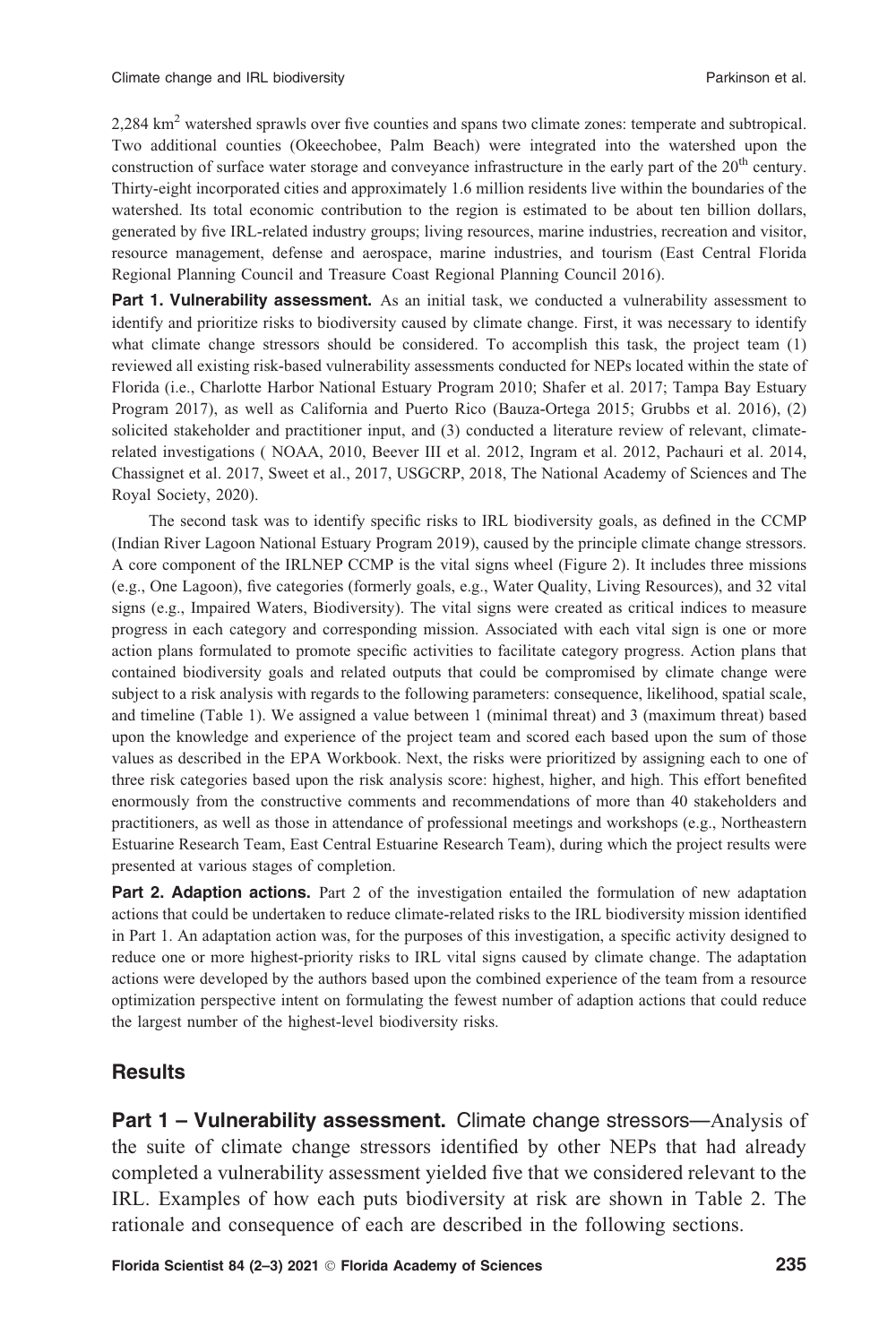

Figure 2. Vital signs wheel created by IRLNEP to communicate the program's mission. The five categories and 32 vital signs located in the outer two layers were the focus of this investigation.

Table 1. Parameters and corresponding numeric values used in risk analysis to score and rank risks to bio diversity caused by climate change. Modified from EPA (2014).

| Consequence                                                                                     | Spatial extent of impact                                                                              |  |  |  |  |
|-------------------------------------------------------------------------------------------------|-------------------------------------------------------------------------------------------------------|--|--|--|--|
| 1. Low (could adjust, life will go on)<br>2. Medium<br>3. High (catastrophic, major disruption) | 1. Site (bridge, stormwater outflow)<br>2. Area (community, wildlife refuge)<br>3. Region (watershed) |  |  |  |  |
| Likelihood                                                                                      | Time horizon                                                                                          |  |  |  |  |
| 1. Low (unlikely)                                                                               | $1. > 10$ years                                                                                       |  |  |  |  |
| 2. Medium                                                                                       | 2. $5 - 10$ years                                                                                     |  |  |  |  |
| 3. High (very likely, predictable)                                                              | 3. Already occurring or $\leq$ years                                                                  |  |  |  |  |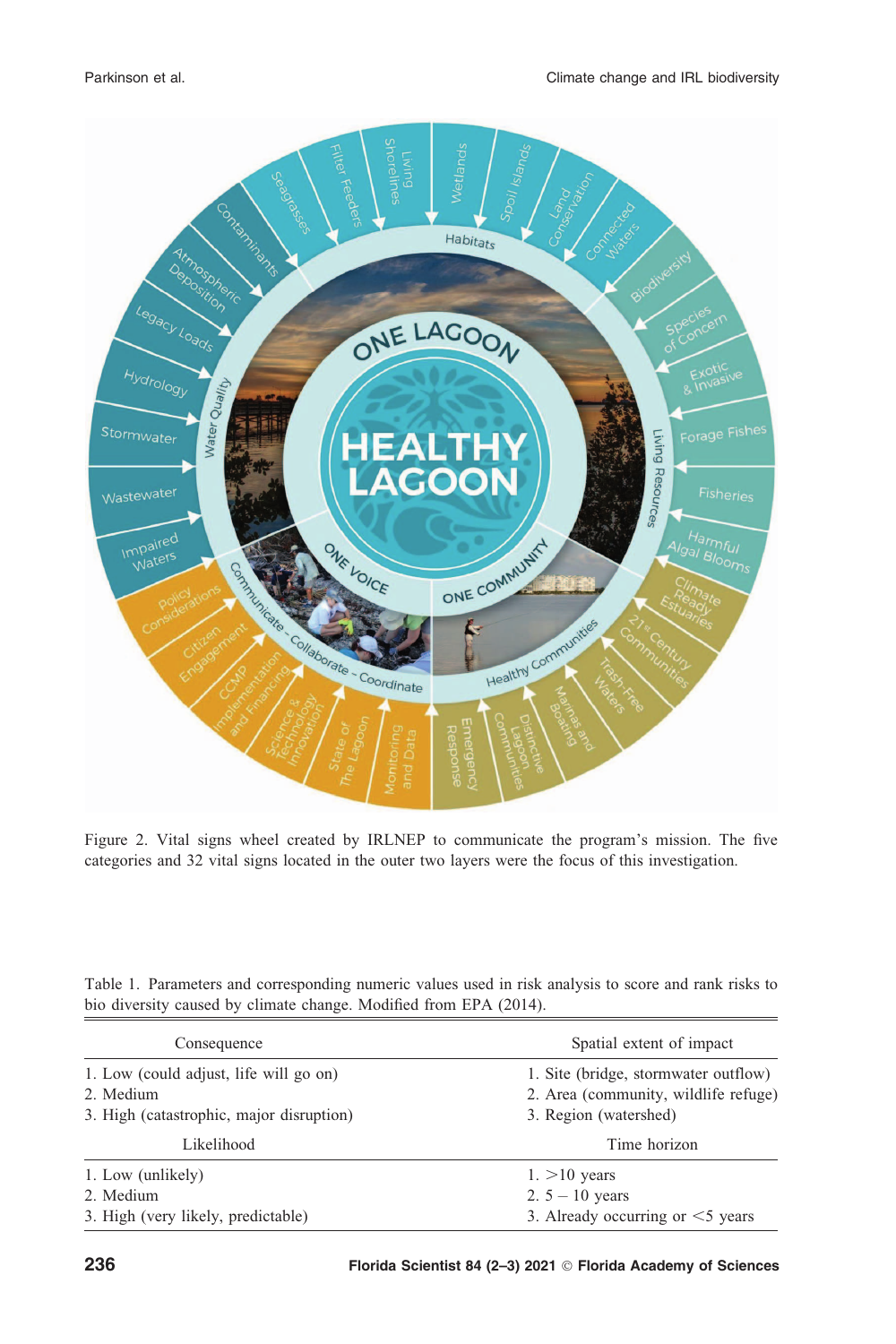|                                                                                                          | plant, OSTDS = onsite sewage treatment and disposal system.                                           | Climate Stressor                                   |                                                                                                            |                                                                                                                                |
|----------------------------------------------------------------------------------------------------------|-------------------------------------------------------------------------------------------------------|----------------------------------------------------|------------------------------------------------------------------------------------------------------------|--------------------------------------------------------------------------------------------------------------------------------|
| Warmer temperatures                                                                                      | Changes in precipitation                                                                              | Increasing storminess                              | Acidification                                                                                              | Sea level rise                                                                                                                 |
| solubility and/or toxicity<br>Elevated pollutant loading<br>caused by temperature-<br>induced changes in | Polyhaline conditions caused<br>by intervals of higher<br>rainfall and extended<br>periods of drought | Increased pollutant loading<br>from overtaxed SWSC | calcifying organisms (e.g.,<br>Decreased vitality of<br>and other habitat-<br>dependent taxa<br>shellfish) | OSTDSs caused by rising<br>water table and sea level<br>Increased pollutant loading<br>(inundation, erosion)<br>from WWTPs and |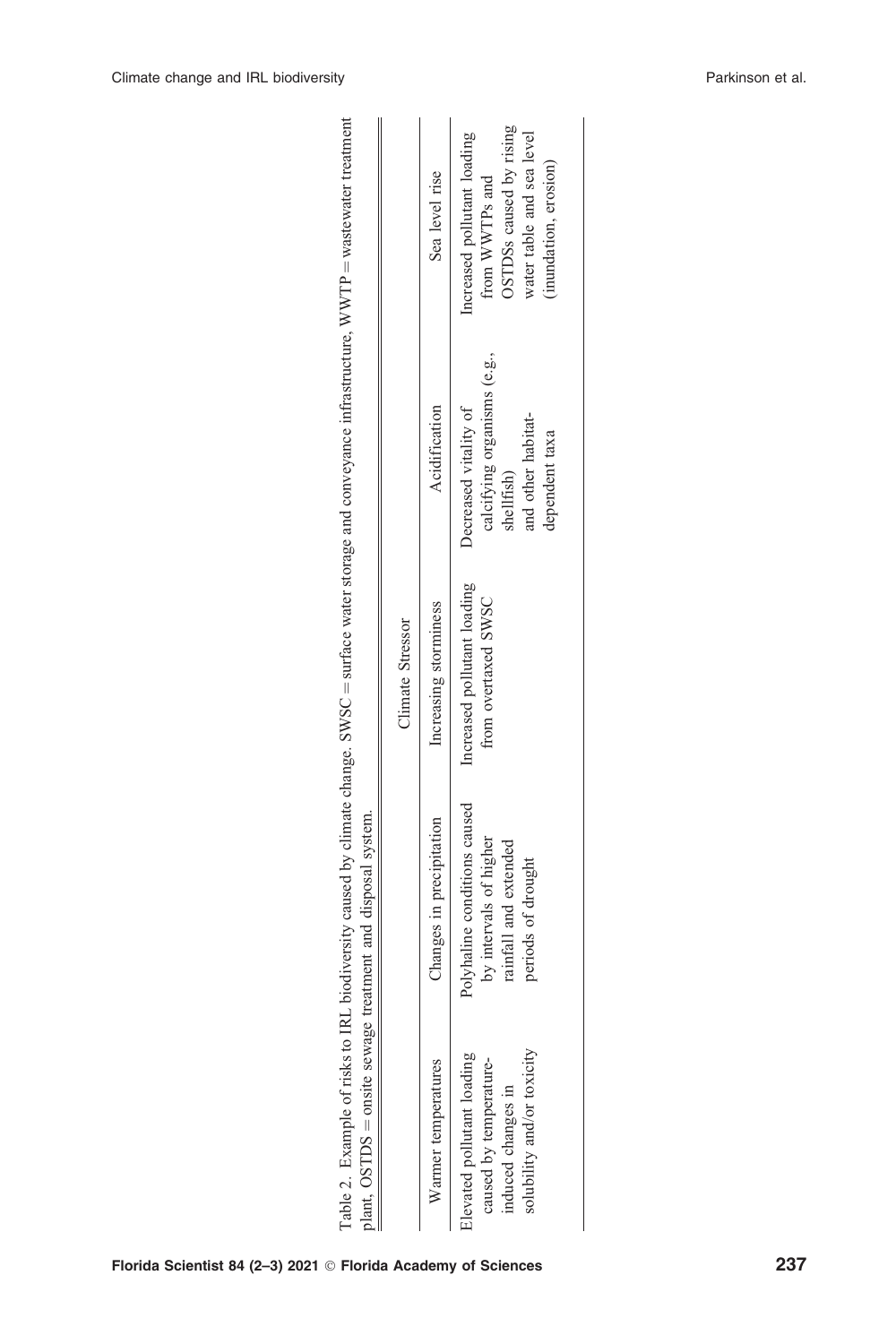Warmer temperatures—Warmer temperatures are one of the most obvious signs of climate change. Concentrations of heat-trapping greenhouse gases are increasing in the Earth's atmosphere. In response, average temperatures at the Earth's surface are increasing and expected to continue rising. In the IRL watershed, the average annual temperature has risen by  $1^{\circ}$ C since 1895 (Parkinson and Seidel 2018). Robbins and Lisle (2017) found no significant change in monthly averages of IRL water temperature collected over the past 15 years. However, rising atmospheric temperatures are expected and will ultimately result in an increase in IRL water temperatures. Rising water temperatures will trigger changes in water quality and clarity (e.g., salinity, DO, Chl-a) ( Doney 2010, Cai et al. 2011, Sherwood 2016).

Changes in precipitation—As the average temperature at the Earth's surface rises, more evaporation occurs. This in turn can locally increase or decrease rainfall (e.g., timing, rate, duration). In Florida, a decline in average precipitation has been observed over the last decade (Runkle et al. 2017). Historically, the number of high-intensity rain events (greater than 4 inches/day) in Florida has been highly variable; however, the highest number of days with more than 4 inches of rain occurred during the current decade (2010–2014) (Runkle et al. 2017). In the IRL watershed, analyses of historical data indicate a tendency towards drier spring and fall conditions and wetter winters (Easterling et al. 2017). In a study by Dourte et al. (2015), rain-gauge stations in the IRL watershed showed a substantial increase in extreme rains ( $>6$  in/day) over the last 30 years when compared to the previous 30year period. These observations suggest high-intensity rain events are becoming more common and will continue to rise under conditions of a changing climate. The combination of extended intervals of drier conditions punctuated by more frequent cloud bursts will likely lead to changing temporal and spatial salinity patterns and a significant reduction in water quality, as pollutants amassed during weeks to months of drier weather are discharged into the IRL watershed over a short period of time (hours to days).

Increasing storminess—This category considers the forecasted increase in the frequency and intensity of hurricanes, tropical storms, and other intense rotating storms. Recent modeling suggests storms will become more intense over the  $21<sup>st</sup>$ century ( Knutson et al.,2010, Dow et al. 2013, EPA, 2016). The combined and most relevant effects of increased storminess on the IRL will be an increase in the flux of freshwater (stormwater runoff), erosion (waves and currents), flooding (storm surge), and destruction (rainfall, wind, waves, currents, storm surge) during event conditions.

Acidification—Atmospheric carbon dioxide is predicted to increase throughout this century and so too is ocean acidity, as more greenhouse gas is absorbed at the air-sea interface. Over the past 13 years, Robbins and Lisle (2017) reported an increase in IRL acidification. The increase in acidity can harm or kill juvenile fish (Baumann et al. 2012, Frommel et al. 2012) and makes it more difficult for calcifying taxa to produce and maintain their shells or skeletons (Hoegh-Guldberg et al. 2007, Miller et al. 2009).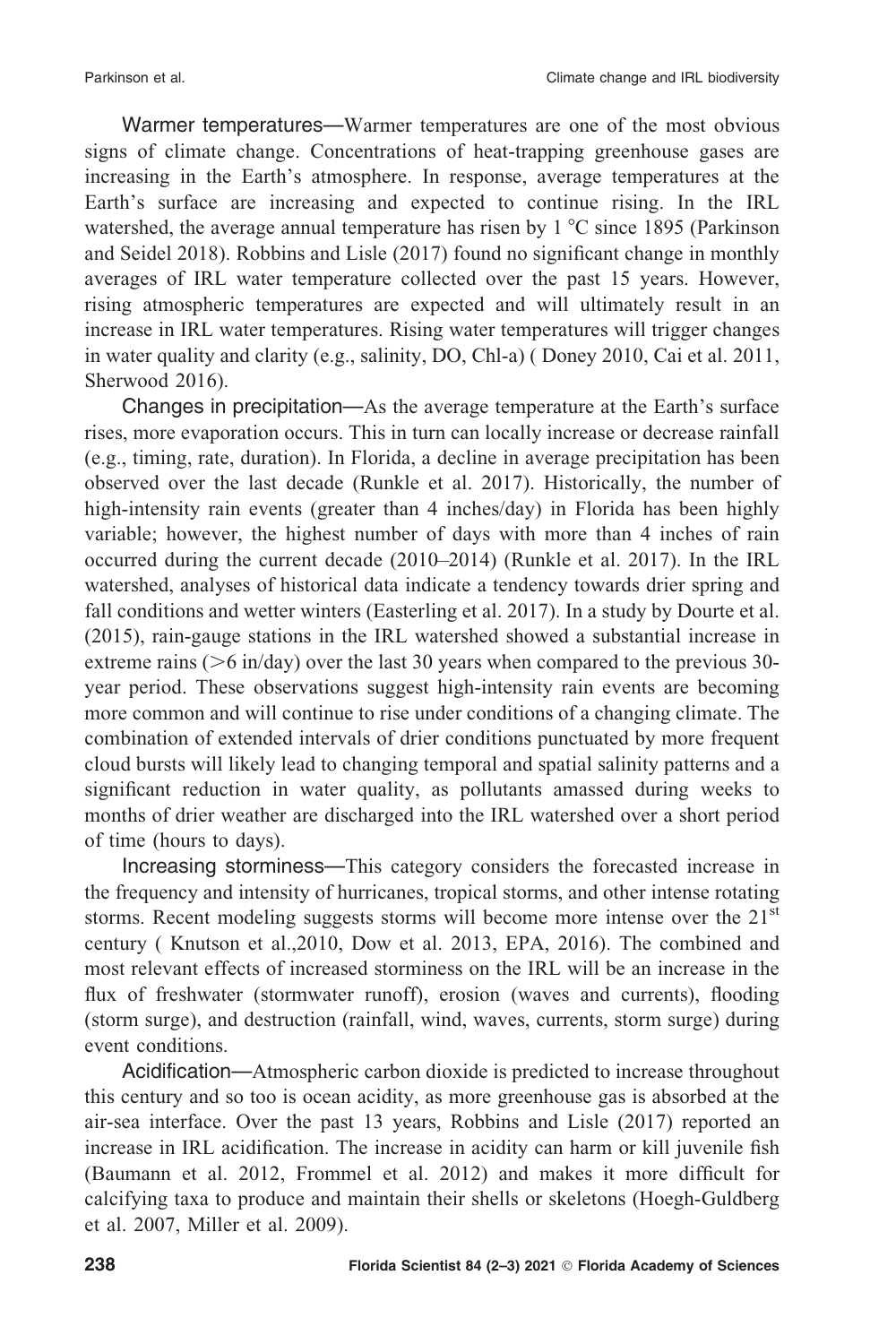|                                            |                |          | <b>Stressor</b> |                |                |     | Level of Risk  |                                                           |                |                |                |
|--------------------------------------------|----------------|----------|-----------------|----------------|----------------|-----|----------------|-----------------------------------------------------------|----------------|----------------|----------------|
| Category and Vital Sign                    |                |          |                 |                |                |     |                | Temp PPt Storms pH SLR Sum Accept Highest Higher High Sum |                |                |                |
| Water Quality                              |                |          |                 |                |                |     |                |                                                           |                |                |                |
| Impaired waters                            | 5              | 54       | 57              | $\Omega$       | 55             | 171 | 5              | 162                                                       | $\overline{4}$ | $\theta$       | 166            |
| Wastewater                                 | 1              | 10       | 10              | 1              | 10             | 32  | $\overline{2}$ | 30                                                        |                | $\Omega$       | 30             |
| Stormwater and surface water               | 5              | 8        | 8               | 1              | 9              | 31  | 3              | 24                                                        | 2              | 2              | 28             |
| Hydrology and hydrodynamics                | 3              | 3        | $\theta$        | $\Omega$       | 3              | 9   | $\theta$       | 3                                                         | 6              | $\Omega$       | 9              |
| Legacy loads and healthy<br>sediments      | $\Omega$       | $\Omega$ | 1               | $\Omega$       | $\theta$       | 1   | $\theta$       | $\Omega$                                                  | 1              | $\Omega$       | 1              |
| Atmospheric deposition                     | 1              | 1        | 1               | $\Omega$       | $\mathbf{0}$   | 3   | 3              | $\theta$                                                  | $\theta$       | $\theta$       | $\Omega$       |
| Sum                                        | 15             | 76       | 77              | $\overline{2}$ | 77             | 247 | 13             | 219                                                       | 13             | $\overline{2}$ | 234            |
| Habitats                                   |                |          |                 |                |                |     |                |                                                           |                |                |                |
| Seagrass                                   | 6              | 16       | 15              | 1              | 14             | 52  | 5              | 47                                                        | $\theta$       | $\Omega$       | 47             |
| Living shorelines                          | 1              | 1        | $\overline{2}$  | 1              | $\overline{2}$ | 7   | 3              | $\theta$                                                  | $\overline{4}$ | $\theta$       | $\overline{4}$ |
| Wetlands and impounded/<br>altered marshes | 3              | 1        | $\Omega$        | $\Omega$       | $\mathfrak{D}$ | 6   | 5              | 1                                                         | $\Omega$       | $\Omega$       | 1              |
| Sum                                        | 10             | 18       | 17              | $\overline{2}$ | 18             | 65  | 13             | 48                                                        | $\overline{4}$ | $\theta$       | 52             |
| Living Resources                           |                |          |                 |                |                |     |                |                                                           |                |                |                |
| Biodiversity                               | 3              | 16       | 11              | 1              | 17             | 48  | 5              | 33                                                        | 10             | $\Omega$       | 43             |
| Species of concern                         | 10             | 15       | 18              | 1              | 19             | 63  | $\overline{4}$ | 47                                                        | 12             | $\Omega$       | 59             |
| Invasive species                           | $\overline{2}$ | 15       | 14              | $\Omega$       | 14             | 45  | 3              | 14                                                        | 28             | $\Omega$       | 42             |
| Commercial and recreational                | $\mathcal{E}$  | 15       | 19              | 1              | 14             | 52  | $\overline{4}$ | 42                                                        | 6              | $\Omega$       | 48             |
| fisheries                                  |                |          |                 |                |                |     |                |                                                           |                |                |                |
| Sum                                        | 15             | 45       | 51              | 2              | 47             | 160 | 11             | 103                                                       | 46             | $\Omega$       | 149            |
| <b>Grand Total</b>                         | 40             | 139      | 145             | 6              | 142            | 472 | 37             | 370                                                       | 63             | $\mathfrak{D}$ | 435            |

Table 3. Summary of climate change stressors and risks to IRL. PPt = changes in precipitation. Storms = increased storminess.  $SLR =$  sea-level rise. Accept  $=$  risk accepted as eminent or insignificant.

Sea level rise—As the temperature of the Earth changes, so too does the elevation of global eustatic sea level. This is because rising temperatures cause an increase in the flux of glacial and ice sheet meltwater into the ocean, causing sea level to rise. Second, seawater expands as it warms, causing an increase in the height of sea level. The most recent global eustatic sea-level rise scenarios ( USACE 2013, Sweet et al. 2017) suggest it will reach elevations of between 0.2 and 0.6 m above present by 2050 and 0.3 to 2.5 m by the end of this century. This will lead to the inundation of low-lying coastal areas, shoreline erosion, and saltwater intrusion. Higher sea level elevations are also expected to increase the frequency, extent, and duration of flooding during storm events.

Risk analysis and prioritization—Results of our biodiversity risk analysis indicated 31 of 102 IRLNEP action plans could be compromised by one or more of the five climate change stressors. Because each of the five climate change stressors could result in more than one risk to an action plan or impact multiple action plans, the number of stress-related risks to biodiversity were much larger than the number of action plans being stressed (Table 3). For example, warmer temperature was determined to put the Impaired Waters vital sign at risk to: (1) increasing Chl-a concentrations due to more frequent algal blooms, (2) decreasing DO solubility and (3) availability due to more frequent algal blooms and (4) and acceleration in the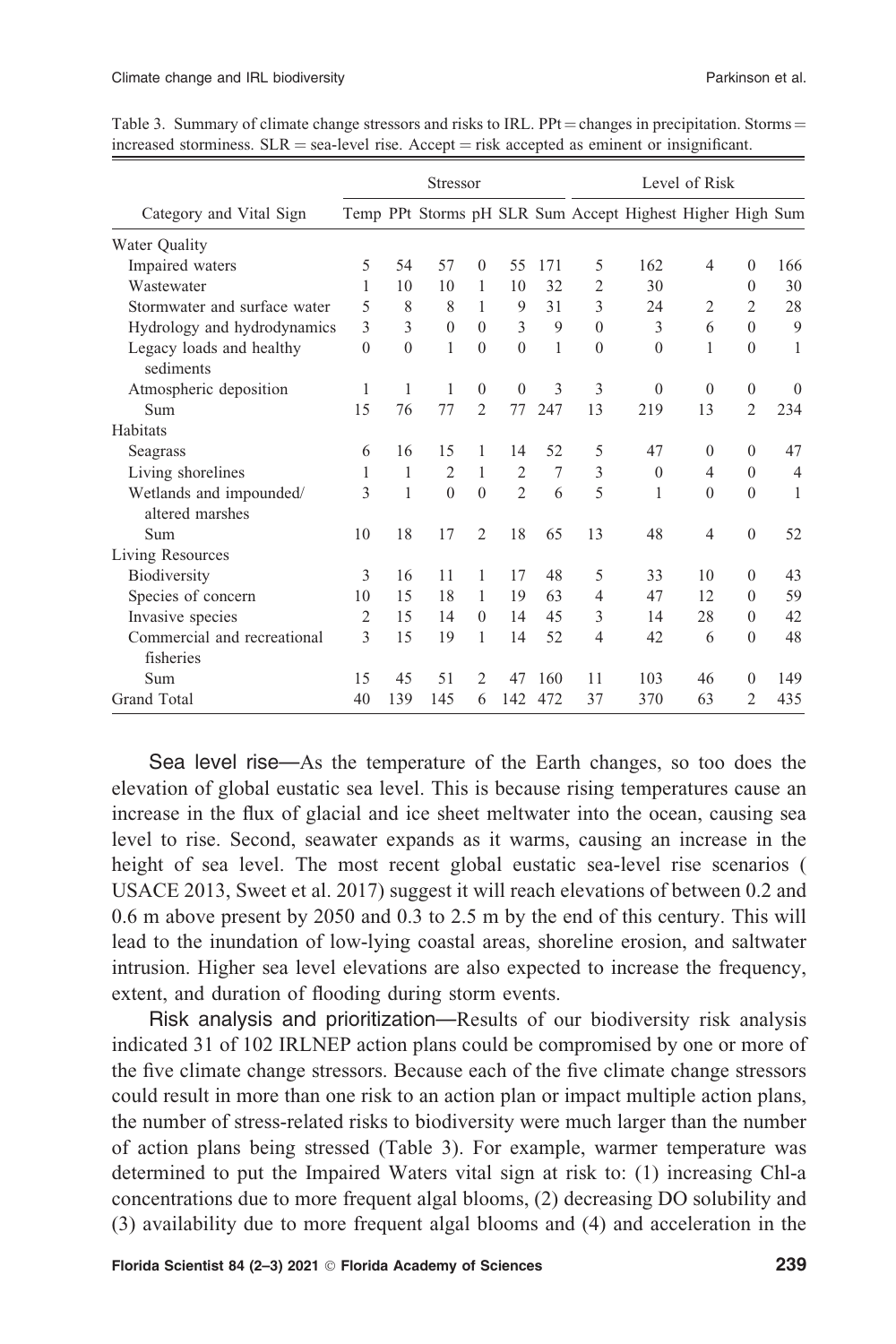| Table 4. Adaptation Actions proposed to reduce risks to the IRL biodiversity caused by climate change. |
|--------------------------------------------------------------------------------------------------------|
| $WWTP$ = wastewater treatment plant, $OSTDS = on$ site treatment and disposal system, $SWSC = surface$ |
| water storage and conveyance infrastructure.                                                           |

| Stressor                 | <b>Adaptation Action</b>                                                                                                                                                                                                                                                                                                                               |
|--------------------------|--------------------------------------------------------------------------------------------------------------------------------------------------------------------------------------------------------------------------------------------------------------------------------------------------------------------------------------------------------|
| Changes in precipitation | 1. Reduce pollutant loadings from WWTP during high rainfall events<br>2. Reduce pollutant loadings from OSTDS during high rainfall events<br>3. Reduce pollutant loadings from SWSC infrastructure during high rainfall<br>events                                                                                                                      |
| Increasing storminess    | 4. Reduce pollutant loadings from WWTP due to more frequent and<br>intense storms<br>5. Reduce pollutant loadings from OSTDS due to more frequent and<br>intense storms<br>6. Reduce pollutant loadings from SWSC infrastructure due to more<br>frequent and intense storms                                                                            |
| Sea-level rise           | 7. Reduce pollutant loadings from WWTP caused by rising water table and<br>sea level (inundation, erosion)<br>8. Reduce pollutant loadings from OSTDS caused by rising water table and<br>sea level (inundation, erosion)<br>9. Reduce pollutant loadings from SWSC infrastructure caused by rising<br>water table and sea level (inundation, erosion) |

decomposition of organic matter, and finally (5) decreasing water clarity due to increased growth rates and survival of algae and related taxa. A total of 472 risks were identified, of which 48 (10%) were to Biodiversity vital signs. Fifty percent of all risks were associated with three vital signs: Impaired Waters, Wastewater, and Surface Water. But many of these risks will also compromise biodiversity. For example, increased pollutant loading from on-site treatment and disposal system (e.g., septic) failures caused by a rising water table and sea level will trigger more frequent algal blooms, reduce DO availability and negatively impact biodiversity. Ninety-seven percent of all risks were induced by three climate change stressors: change in precipitation, increasing storminess, and sea-level rise. Ninety-one percent of the risks to biodiversity were driven by these same three stressors.

**Part 2. Adaption actions.** An adaptation action was, for the purposes of this investigation, a specific activity designed to reduce one or more highest-priority risks to IRL vital signs caused by climate change. Based upon the results of Part 1, we formulated nine adaption actions to reduce water quality impairment by targeting the primary sources of elevated pollutant loadings anticipated to accompany the predominant climate change stressors: wastewater treatment plants (WWTP), onsite treatment and disposal systems (OSTDS), and surface water storage and conveyance infrastructure (SWSC) (Table 4). If successful, these actions will also modulate threats to many other vital signs not specifically targeted by these actions.

## **Discussion**

We propose nine adaptation actions to reduce the potential loss of IRL biodiversity caused by three climate change stressors: changes in precipitation, increasing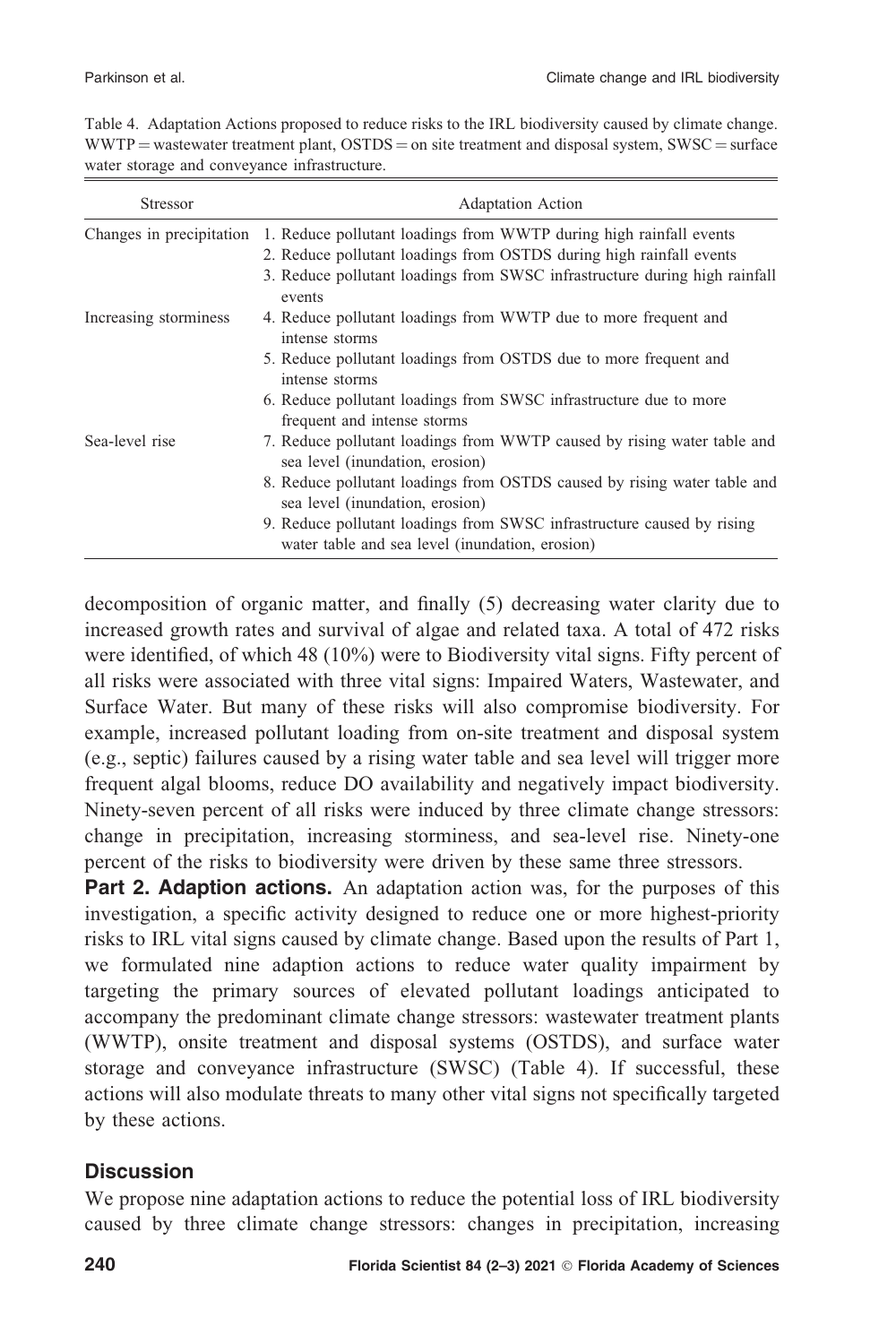storminess, and sea-level rise. Each is designed to address increased pollutant loadings and concomitant water quality impairment derived from WWTP, OSTDS, SWSC. Based upon our analysis, the successful implementation of these plans will significantly enhance the prognosis of IRL biodiversity to climate change.

The next challenge to the IRLNEP will be to implement and monitor specific action plans designed to achieve the goal of each adaptation action. This will require a commitment of billions of dollars to identify and fund projects that will have to be implemented and sustained over generations (Sherwood 2016, Lefcheck et al. 2018, Beck et al. 2019). Since inception, the IRLNEP has consistently supported projects designed to improve water quality, habitat value, and ecosystem function. However, financial support for this type of work is limited  $(\sim $500,000$ per year) because the program was not created as a stand-alone means with which to restore the lagoon. Over the past few years, new funding has become available through local, state, and federal initiatives (e.g., Save our Indian River Lagoon, Brevard County; various Florida House of Representative bills; The Protect and Restore America's Estuaries Act, US House of Representatives). Funding through these initiatives now exceeds \$0.5 billion, but more will be required.

Equally important will be the ability to track implementation, progress, and success of the action plans within a  $2,284 \text{ km}^2$  watershed that spans the jurisdictional boundaries of five counties, two water management districts, and several state regulatory agencies (e.g., Florida Department of Environmental Protection, Florida Agricultural and Consumer Services). To meet these challenges, the existing partnership between the state of Florida and the IRLNEP will have to be expanded and codified. The efficacy of this partnership is favorable given both programs have a dedicated leadership structure, common goals, an established stakeholder network, funding stream, and monitoring / reporting protocol. By working together over the decades ahead and following the guidelines of adaptive management, is seems possible to improve the IRL's water quality, reduce impairment, and stimulate the emergence of a more resilient and biodiverse climate ready estuary.

Acknowledgments This work was supported by the Indian River Lagoon Council under Grants IRL2017-01 (Risk-based Vulnerability Assessment) and IRL2017-12 (Adaptation Planning). Thanks to Charles (Chuck) Jacoby (St. John's River Water Management District), Kathy Hill (Indian River National Estuary Program), and all the practitioners and stakeholders who provided constructive input throughout the duration of this three-year project. This is publication number 34 of the Institute of Environment, Sea Level Solutions Center, Florida International University, Miami, FL 33199.

Declaration of interest statement This is to acknowledge there exists no financial interest or benefit arising from the direct applications of this research.

#### References

Baumann H, Talmage SC, Gobler CJ. 2012. Reduced early life growth and survival in a fish in direct response to increased carbon dioxide. Nature Climate Change 2:38–41.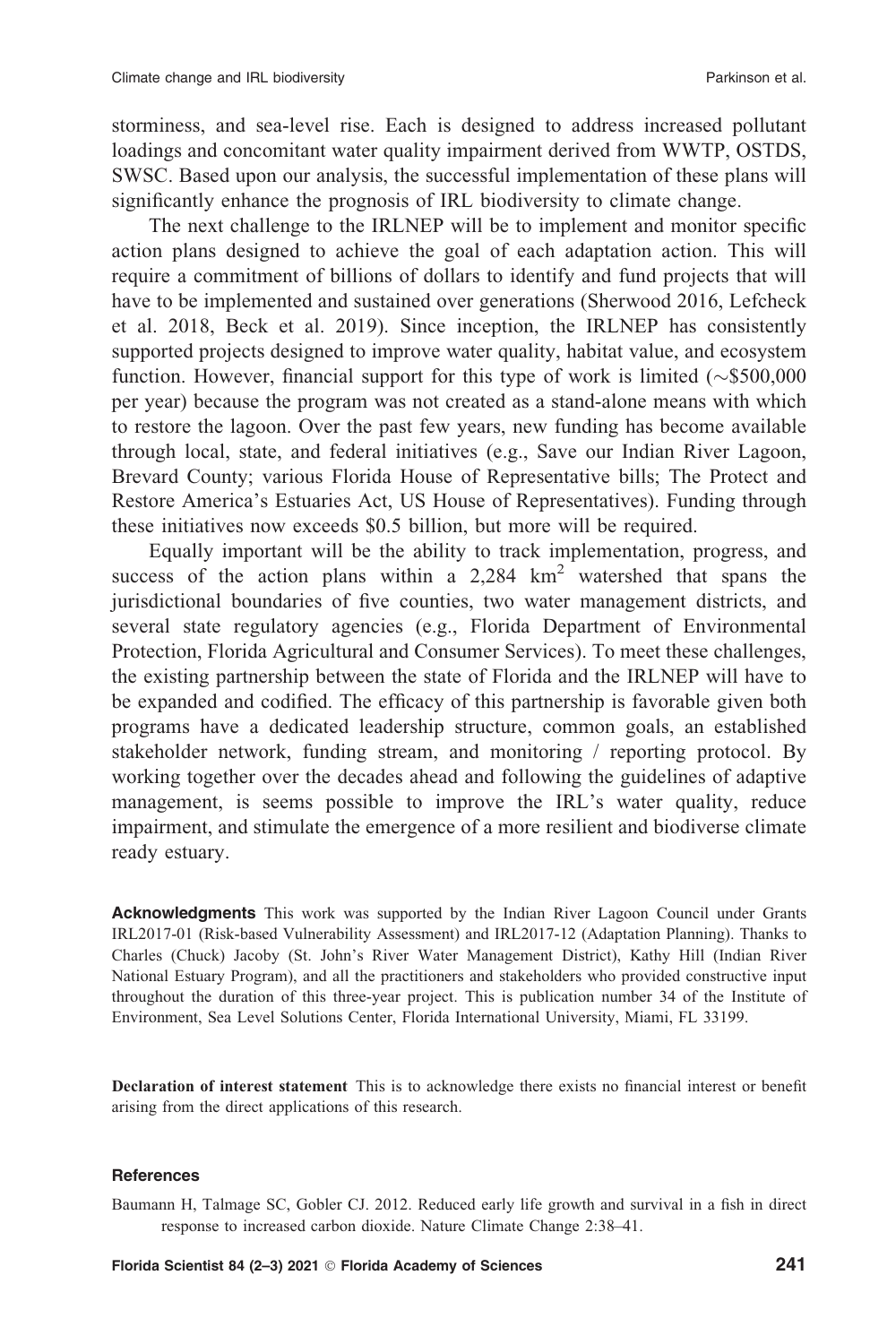- Bauza-Ortega J. 2015. San Juan Bay Estuary climate change adaptation plan. San Juan Bay Estuary Program, San Juan, PR.
- Beck MW, Sherwood ET, Henkel J.R, Dorans K, Ireland K, Varela P. 2019. Assessment of the cumulative effects of restoration activities on water quality in Tampa Bay, Florida. Estuaries and Coasts. 42:1774–1791.
- Beever III J, Council, SFRP, Gray W, Cobb D, Walker T. 2012. Climate change vulnerability assessment and adaptation opportunities for salt marsh types in Southwest Florida. Southwest Florida Regional Planning Council. Fort Myers FL.
- Cai W-J, Hu X, Huang W-J, Murrell M, Lehrter J, Lohrenz S, Chou W-C, Zhai W, Hollibaugh J, Wang Y, Zhao P, Guo, X, Gundersen K, Dai M, Gong G-C. 2011. Acidification of subsurface coastal waters enhanced by eutrophication. Nature Geoscience 4:766–770.
- Charlotte Harbor National Estuary Program, 2010. Charlotte Harbor regional climate change vulnerability assessment. Charlotte Harbor National Estuary Program. Punta Gorda FL.
- Chassignet E, Jones J, Misra V, Obeysekera J. 2017. Executive summary in Florida's Climate: Changes, Variations, & Impacts. Florida Climate Institute. http://purl.flvc.org/fsu/fd/FSU\_libsubv1\_ scholarship\_submission\_1516136446\_ca81fc00
- Doney SC. 2010. The Growing human footprint on coastal and open-ocean biogeochemistry. Science 328:1512–1516.
- Dourte, D.R., Fraisse, C.W., Bartels, W.-L., 2015. Exploring changes in rainfall intensity and seasonal variability in the Southeastern U.S.: Stakeholder engagement, observations, and adaptation. Climate Risk Management 7:11–19.
- Dow K, Anderson, J, Brosius A, Diaz E, Durbrow R, Evans R, Fauver S, Hayden T, Howard B, Jacobs K, Landers G, McNulty S, Nicholson J, Quattrochi D, Rimer L, Shuford S, Stiles S, Terando A. 2013. Chapter 13. Climate adaptations in the Southeast USA. US Environmental Protection Agency Papers. 214.
- East Central Florida Regional Planning Council, Treasure Coast Regional Planning Council, 2016. Indian River Lagoon Economic valuation update 2016. Florida Department of Economic Opportunity, Tallahassee FL.
- Easterling, DR, Kunkel KF, Arnold JR, Knutson T, LeGrande AN, Leung LR, Vose RS, Waliser DE, Wehner MF. 2017. Precipitation change in the United States. Pp. 207–0230 in Wuebbles DJ, Fahey DW, Hibbard KA, Dokken DJ, Stewart BC, Maycock TK, eds. Climate Science Special Report: Fourth National Climate Assessment, Volume I. US Global Change Research Program, Washington DC.
- EPA 2014. Being Prepared for Climate Change A Workbook for Developing Risk-Based Adaptation Plans. EPA Climate Ready Estuaries. Washington DC.
- EPA 2016. Climate Change Indicators in the United States. 2016. https://www.epa.gov/climateindicators
- Frommel AY, Maneja R, Lowe D, Malzahn AM, Geffen AJ, Folkvord A, Piatkowski U, Reusch TBH, Clemmesen C. 2012. Severe tissue damage in Atlantic cod larvae under increasing ocean acidification. Nature Climate Change 2:42–46.
- Gillanders BM, Elsdon TS, Halliday IA, Jenkins GP, Robins JB, Valesini FJ. 2011. Potential effects of climate change on Australian estuaries and fish utilising estuaries: a review. Marine and Freshwater Research 62:1115–1131.
- Gregg RM. 2010. U.S. Environmental Protection Agency's Climate Ready Estuaries Program. https:// www.cakex.org/case-studies/us-environmental-protection-agency%E2%80%99s-climate-readyestuaries-program.
- Gregg RM, Reynier AS, Hilberg L. 2017. The state of climate adaptation in water resources management: Southeastern United States and the U.S. Caribbean. EcoAdapt, Brainbridge Island, WA.
- Grubbs MW, Johnston KK, Wang G, Ford T. 2016. Climate Change Vulnerability Assessment of the Santa Monica Bay Estuary Program Bay Restoration Plan. Santa Monica National Estuary Program, Los Angeles, CA.
- Hoegh-Guldberg O, Mumby PJ, Hooten AJ, Steneck RS, Greenfield P, Gomez E, Harvell CD, Sale PF, Edwards AJ, Caldeira K, Knowlton N, Eakin CM, Iglesias-Prieto R, Muthiga N, Bradbury RH,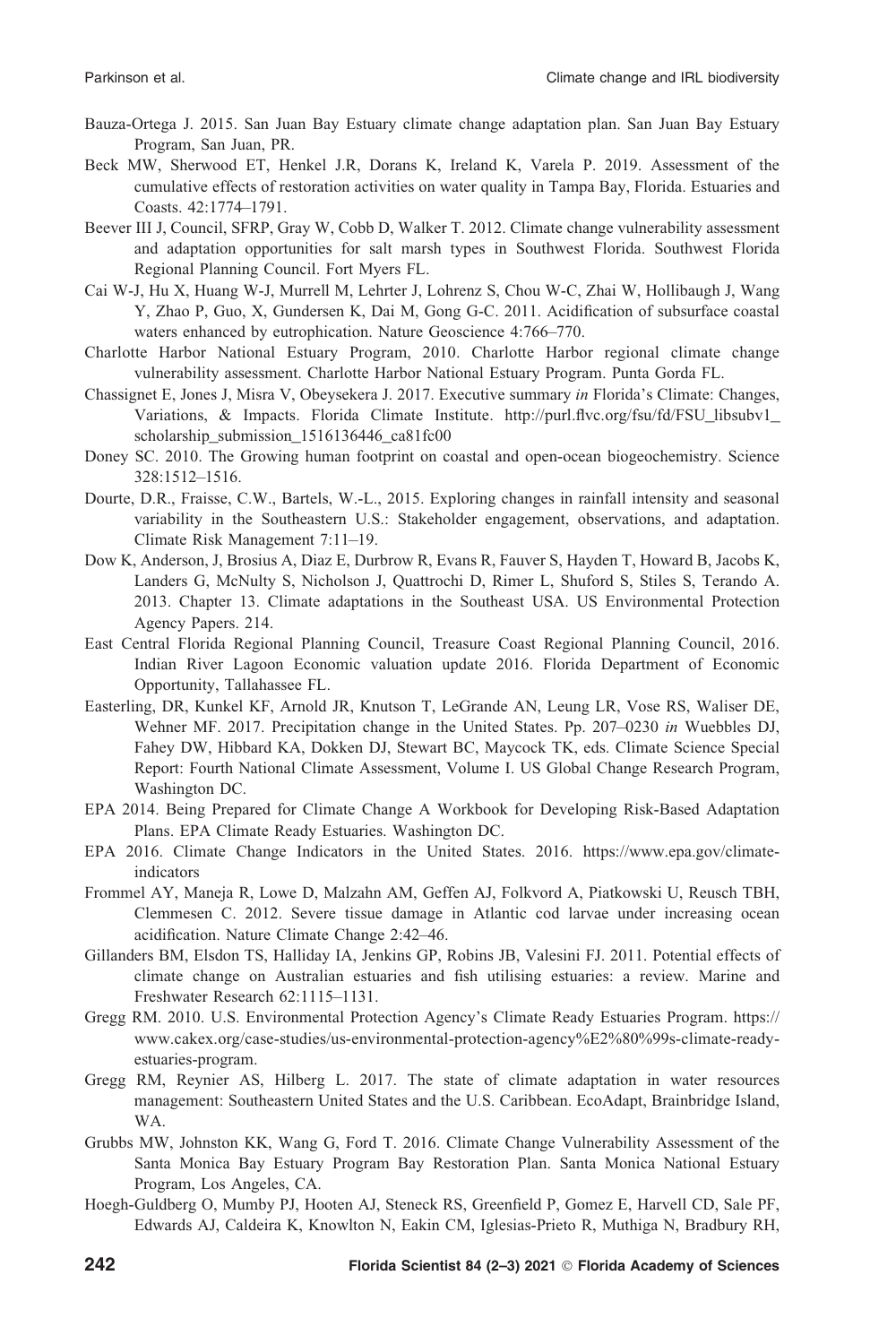Dubi A, Hatziolos ME. 2007. Coral reefs under rapid climate change and ocean acidification. Science 318:1737–1742.

- Indian River Lagoon National Estuary Program. 2019. Looking ahead to 2030 A 10-year Comprehensive Conservation and Management Plan for the Indian River Lagoon. Indian River Lagoon National Estuary Program, Sebastian FL.
- Ingram KK, Dow K, Carter L, Anderson J, Sommer EK. 2013. Climate of the Southeast United States: variability, change, impacts, and vulnerability. Island Press, Washington DC.
- James N, van Niekerk L, Whitfield A, Potts W, Götz A, Paterson A. 2013. Effects of climate change on South African estuaries and associated fish species. Climate Research 57:233–248.
- Knutson T, McBride JL, Chan J, Emanuel K, Holland G, Landsea C, Held I, Kossin JP, Srivastava AK, Sugi M. 2010. Tropical cyclones and climate change. Nature Geoscience 3:157–163.
- Lefcheck JS, Orth RJ, Dennison WC, Wilcox DJ, Murphy RR, Keisman J, Gurbisz C, Hannam M, Landry JB, Moore KA, Patrick CJ, Testa J, Weller DE, Batiuk RA. 2018. Long-term nutrient reductions lead to the unprecedented recovery of a temperate coastal region. Proceedings of the National Academy of Sciences 115:3658–3662.
- Lotze HK, Lenihan HS, Bourque BJ, Bradbury RH, Cooke RG, Kay MC, Kidwell SM, Kirby MX, Peterson CH, Jackson JB. 2006. Depletion, degradation, and recovery potential of estuaries and coastal seas. Science 312:1806–1809.
- Miller AW, Reynolds AC, Sobrino C, Riedel GF. 2009. Shellfish face uncertain future in high CO<sub>2</sub> world: influence of acidification on oyster larvae calcification and growth in estuaries. PLoS One 4:e5661.
- National Academies of Sciences, Engineering, and Medicine 2016. Attribution of Extreme Weather Events in the Context of Climate Change. National Academies Press, Washington DC.
- NOAA 2010. Adapting to Climate Change: A Planning Guide for State Coastal Managers. Office of Ocean and Coastal Resource Management, Silver Springs MD.
- Pachauri RK, Allen MR, Barros VR, Broome J, Cramer W, Christ R, Church JA, Clarke L, Dahe Q, Dasgupta P, and others. 2014. Climate change 2014: synthesis report. Contribution of Working Groups I, II and III to the fifth assessment report of the Intergovernmental Panel on Climate Change. IPCC, Geneva Switzerland.
- Parkinson RW, Seidel V. 2018. Climate change vulnerability assessment of the Indian River Lagoon National Estuary Program's Comprehensive Conservation and Management Plan. Indian River Lagoon National Estuary Program, Sebastian FL.
- Robbins LL, Lisle JT. 2017. Regional acidification trends in Florida shellfish estuaries: a 20+ year look at pH, oxygen, temperature, and salinity. Estuaries and Coasts 41:1268–1281.
- Robins PE, Skov MW, Lewis MJ, Gimenez L, Davies AG, Malham SK, Neill SP, McDonald JE, Whitton ´ TA, Jackson SE, Jago CF. 2016. Impact of climate change on UK estuaries: a review of past trends and potential projections. Estuarine, Coastal and Shelf Science 169:119–135.
- Shafer D, Shafer J, Quigley C. 2017. Embracing our future Sarasota Bay Estuary Program climate vulnerability assessment. Sarasota Bay Estuary Program, Sarasota FL.
- Sherwood ET. 2016. Tampa Bay estuary: monitoring long-term recovery through regional partnerships. Regional Studies in Marine Science 4:1–11.
- St. Johns River Water Management District 2007. Indian River Lagoon an introduction to a national treasure. https://www.epa.gov/sites/production/files/2018-01/documents/58692\_an\_river\_ lagoon\_an\_introduction\_to\_a\_natural\_treasure\_2007.pdf
- Statham PJ. 2012. Nutrients in estuaries An overview and the potential impacts of climate change. Science of The Total Environment 434:213–227.
- Sweet W, Kopp R, Weaver C, Obeysekera J, Horton RM, Thieler ER, Zervas C.E. 2017. Global and regional sea level rise scenarios for the United States (Technical Report No. NOS CO-OPS 083). National Oceanic and Atmospheric Administration, Silver Springs, MD.
- Tampa Bay Estuary Program 2017. Assessing the vulnerability of Tampa Bay Comprehensive Conservation and Management Plan Goal to the Effects of Climate Change (Technical Report No. 10B-17). Tampa Bay Estuary Program, Tampa Bay, FL.
- The National Academy of Sciences, The Royal Society. 2020. Climate change: evidence and causes: update 2020. National Academies Press, Washington DC.